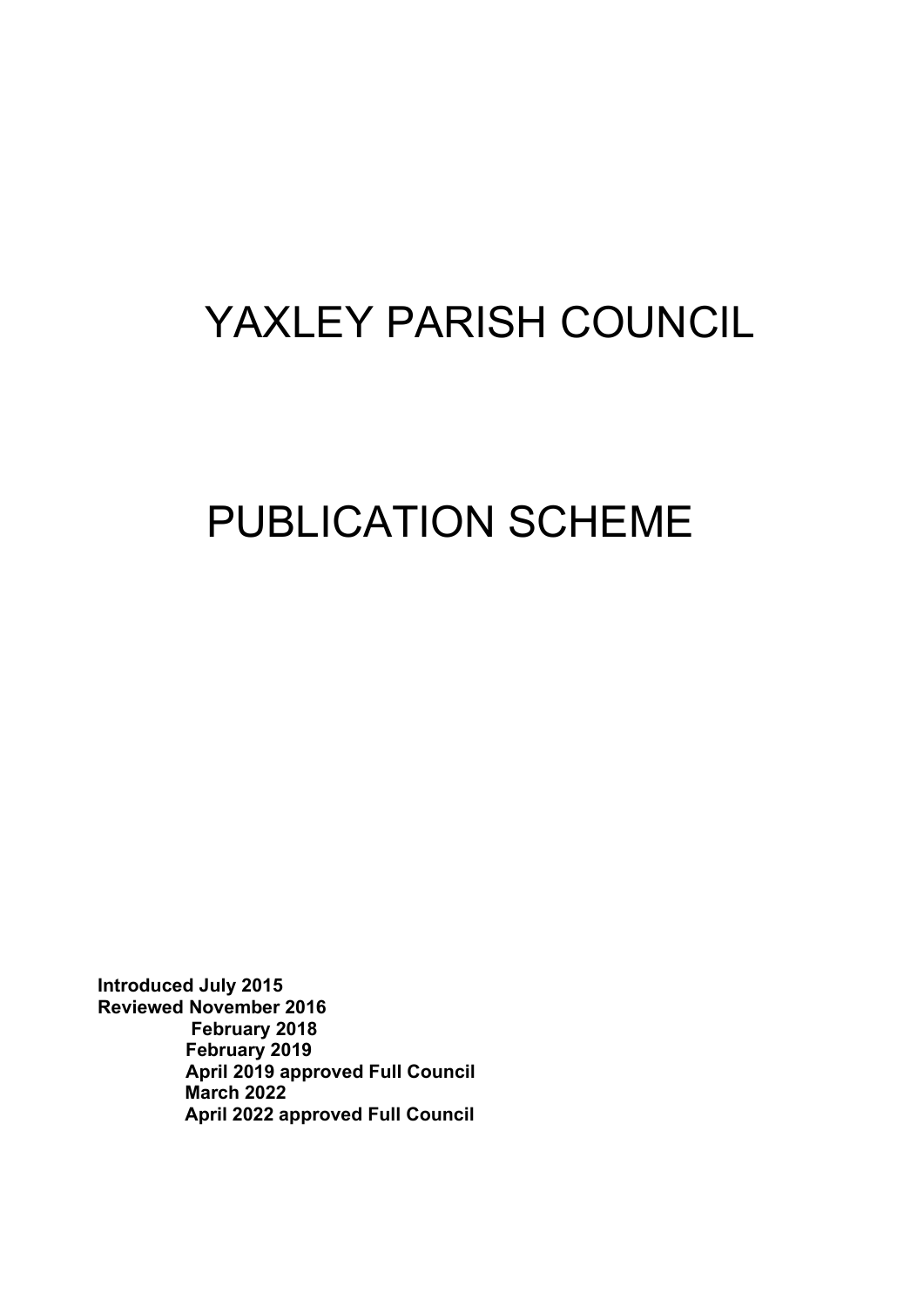

# Model publication scheme

### Freedom of Information Act

This model publication scheme has been prepared and approved by the Information Commissioner. It may be adopted without modification by any public authority without further approval and will be valid until further notice.

This publication scheme commits an authority to make information available to the public as part of its normal business activities. The information covered is included in the classes of information mentioned below, where this information is held by the authority. Additional assistance is provided to the definition of these classes in sector specific guidance manuals issued by the Information Commissioner.

The scheme commits an authority:

 $\Box$  To proactively publish or otherwise make available as a matter of routine, information, including environmental information, which is held by the authority and falls within the classifications below.

 $\Box$  To specify the information which is held by the authority and falls within the classifications below.

 $\Box$  To proactively publish or otherwise make available as a matter of routine, information in line with the statements contained within this scheme.

 $\Box$  To produce and publish the methods by which the specific information is made routinely available so that it can be easily identified and accessed by members of the public.

 $\Box$  To review and update on a regular basis the information the authority makes available under this scheme.

 $\Box$  To produce a schedule of any fees charged for access to information which is made proactively available.

 $\Box$  To make this publication scheme available to the public.

 $\Box$  To publish any dataset held by the authority that has been requested, and any updated versions it holds, unless the authority is satisfied that it is not appropriate to do so; to publish the dataset, where reasonably practicable, in an electronic form that is capable of re-use; and, if any information in the dataset is a relevant copyright work and the public authority is the only owner, to make the information available for reuse under the terms of the Re-use of Public Sector Information Regulations 2015, if they apply, and otherwise under the terms of the Freedom of Information Act section 19. The term 'dataset' is defined in section 11(5) of the Freedom of Information Act. The term 'relevant copyright work' is defined in section 19(8) of that Act.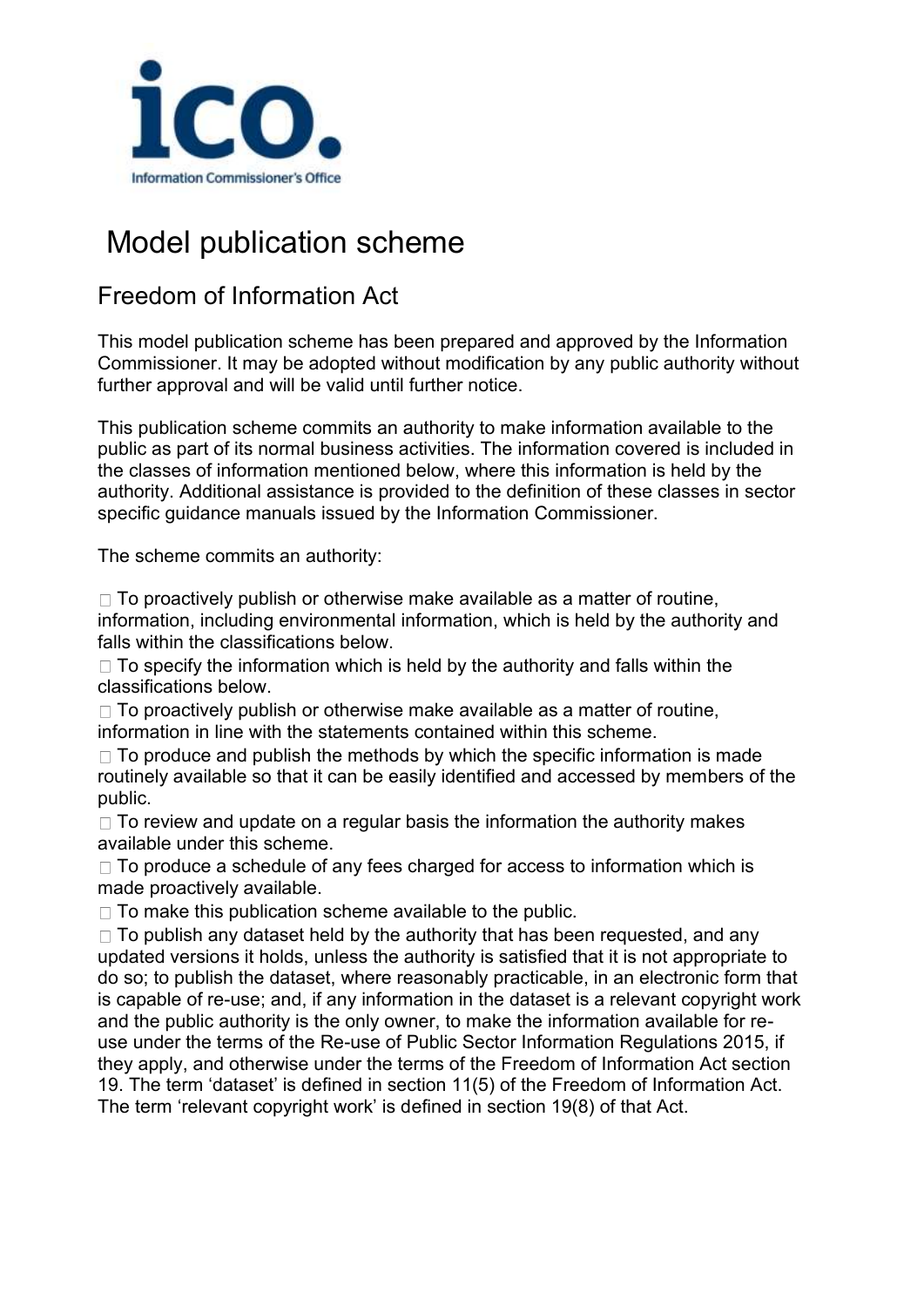# Classes of information

#### **Who we are and what we do.**

Organisational information, locations and contacts, constitutional and legal governance.

#### **What we spend and how we spend it.**

Financial information relating to projected and actual income and expenditure, tendering, procurement and contracts.

#### **What our priorities are and how we are doing.**

Strategy and performance information, plans, assessments, inspections and reviews.

#### **How we make decisions.**

Policy proposals and decisions. Decision making processes, internal criteria and procedures, consultations.

#### **Our policies and procedures.**

Current written protocols for delivering our functions and responsibilities.

#### **Lists and registers.**

Information held in registers required by law and other lists and registers relating to the functions of the authority.

#### **The services we offer.**

Advice and guidance, booklets and leaflets, transactions and media releases. A description of the services offered.

The classes of information will not generally include:

 $\Box$  Information the disclosure of which is prevented by law, or exempt under the Freedom of Information Act, or is otherwise properly considered to be protected from disclosure.

 $\Box$  Information in draft form.

 $\Box$  Information that is no longer readily available as it is contained in files that have been placed in archive storage, or is difficult to access for similar reasons.

# The method by which information published under this scheme will be made available

The authority will indicate clearly to the public what information is covered by this scheme and how it can be obtained.

Where it is within the capability of a public authority, information will be provided on a website. Where it is impracticable to make information available on a website or when an individual does not wish to access the information by the website, a public authority will indicate how information can be obtained by other means and provide it by those means.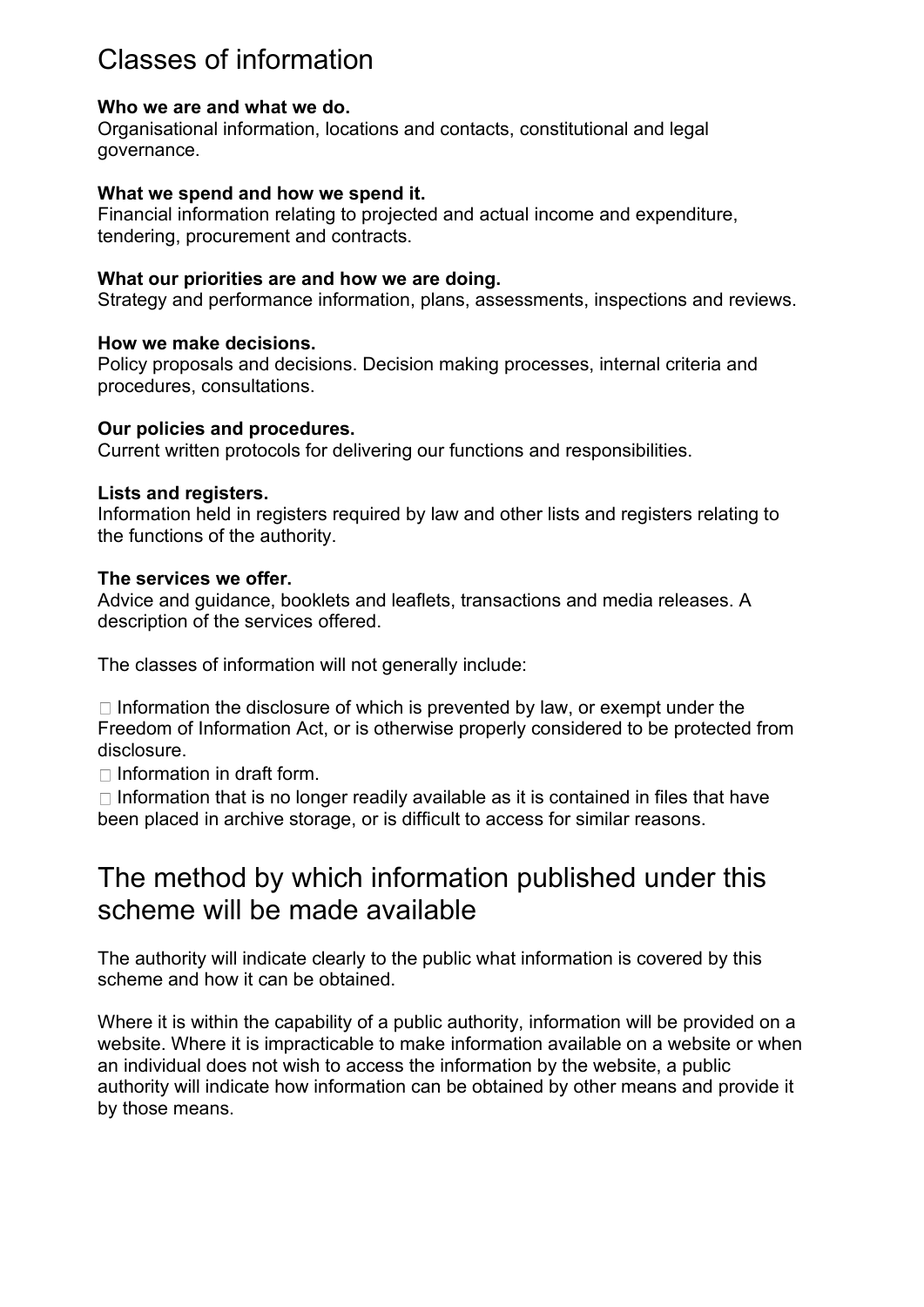In exceptional circumstances some information may be available only by viewing in person. Where this manner is specified, contact details will be provided. An appointment to view the information will be arranged within a reasonable timescale.

Information will be provided in the language in which it is held or in such other language that is legally required. Where an authority is legally required to translate any information, it will do so.

Obligations under disability and discrimination legislation and any other legislation to provide information in other forms and formats will be adhered to when providing information in accordance with this scheme.

## Charges which may be made for information published under this scheme

The purpose of this scheme is to make the maximum amount of information readily available at minimum inconvenience and cost to the public. Charges made by the authority for routinely published material will be justified and transparent and kept to a minimum.

Material which is published and accessed on a website will be provided free of charge.

Charges may be made for information subject to a charging regime specified by Parliament.

Charges may be made for actual disbursements incurred such as:

- $\Box$  photocopying
- □ postage and packaging
- $\Box$  the costs directly incurred as a result of viewing information

Charges may also be made for information provided under this scheme where they are legally authorised, they are in all the circumstances, including the general principles of the right of access to information held by public authorities, justified and are in accordance with a published schedule or schedules of fees which is readily available to the public.

Charges may also be made for making datasets (or parts of datasets) that are relevant copyright works available for re-use. These charges will be in accordance with the terms of the Re-use of Public Sector Information Regulations 2015, where they apply, or with regulations made under section 11B of the Freedom of Information Act, or with other statutory powers of the public authority.

If a charge is to be made, confirmation of the payment due will be given before the information is provided. Payment may be requested prior to provision of the information.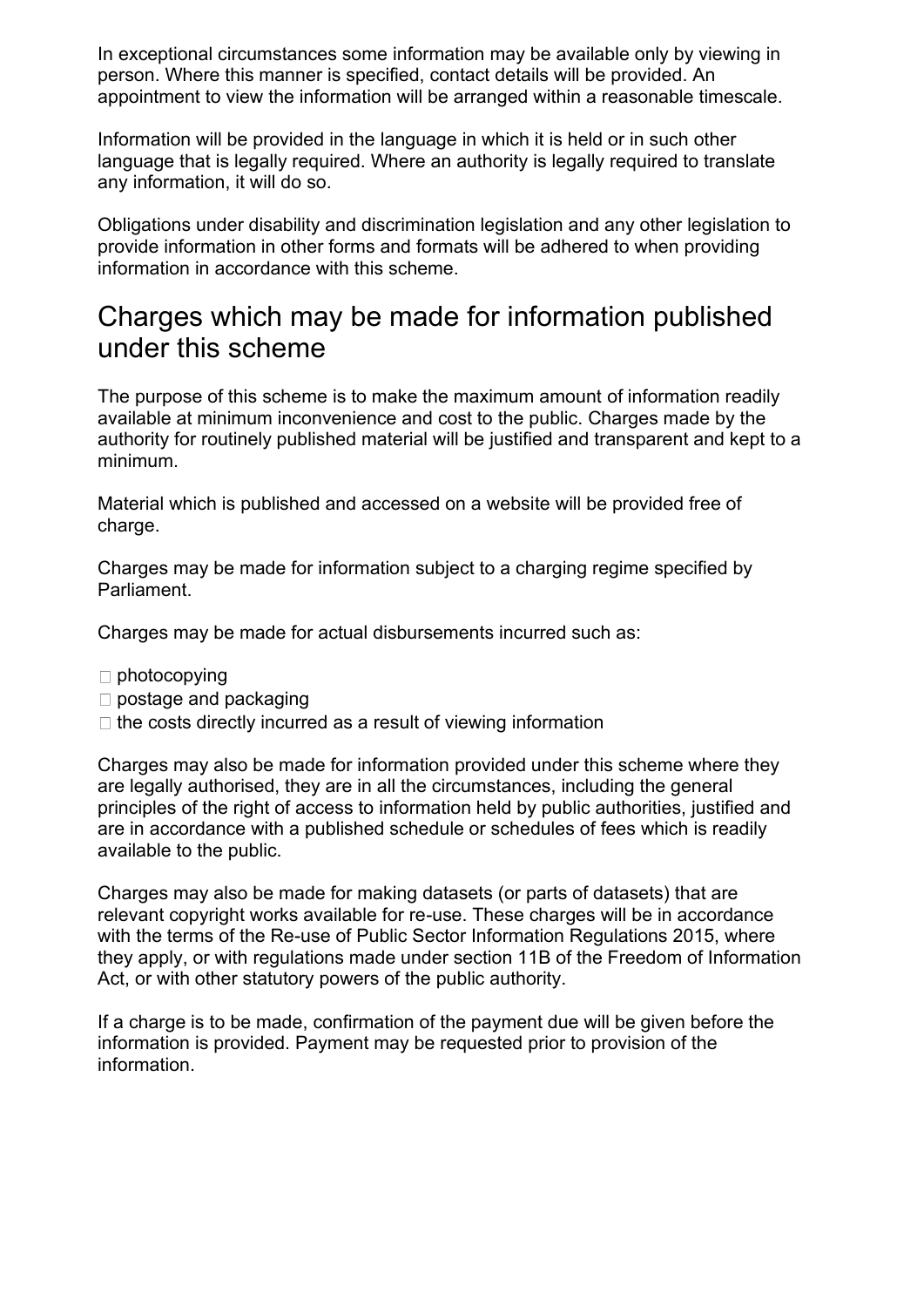# Written requests

Information held by a public authority that is not published under this scheme can be requested in writing, when its provision will be considered in accordance with the provisions of the Freedom of Information Act.

The Parish Clerk Yaxley Parish Council Main Street Yaxley PE7 3LU Tel: 01733 241958 Email: [clerk@yaxleypc.org.uk](mailto:clerk@yaxleypc.org.uk)

Model publication scheme Version 1.2 20151023 4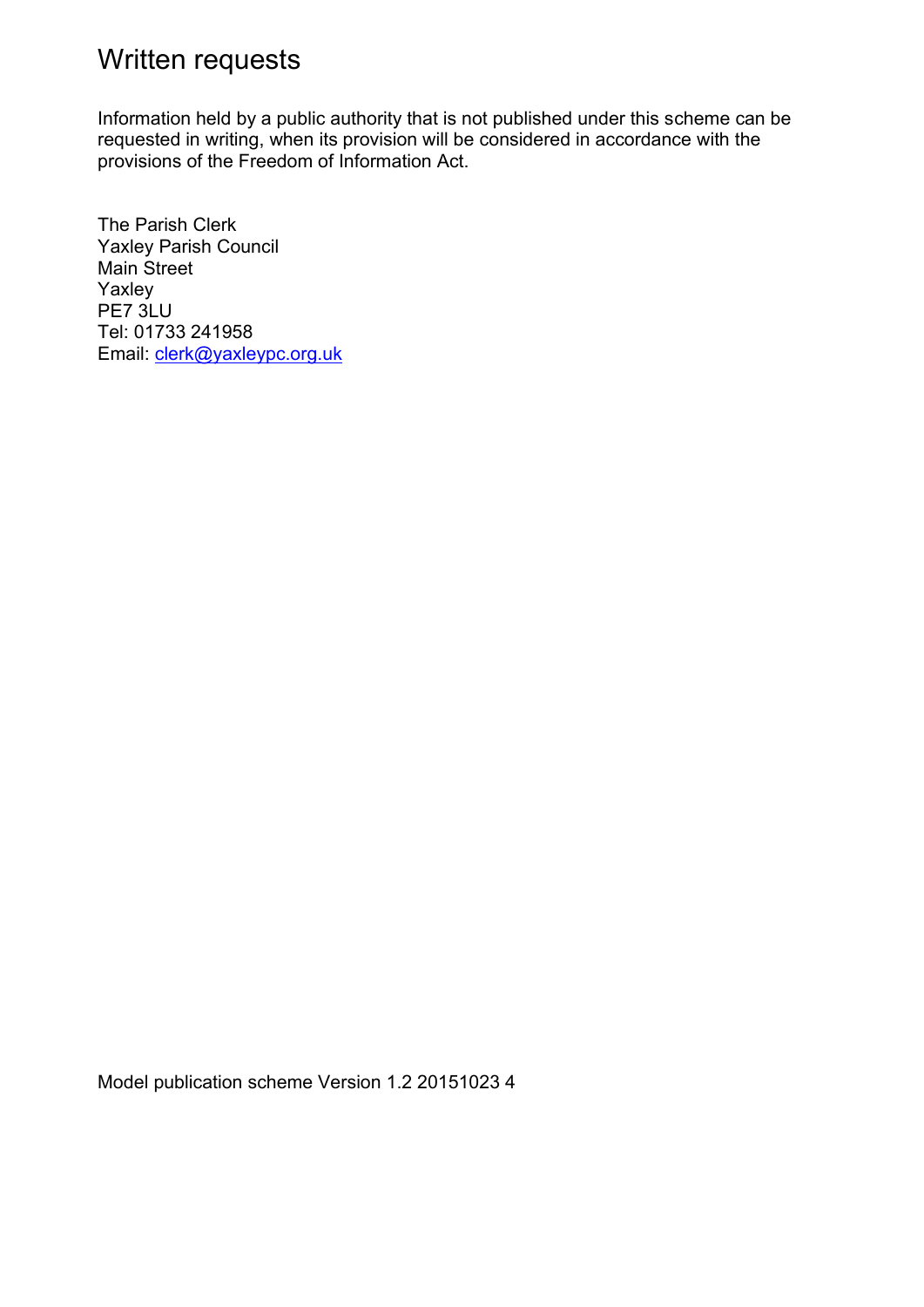#### **FREEDOM OF INFORMATION ACT 2000 PUBLICATION SCHEME**

| Information to be published                                                                                                                                                                                                                                       | How the information can be<br>obtained                                           | Cost                                         |
|-------------------------------------------------------------------------------------------------------------------------------------------------------------------------------------------------------------------------------------------------------------------|----------------------------------------------------------------------------------|----------------------------------------------|
| Class1 - Who we are and what we do<br>(Organisational information, structures, locations and contacts)<br>This will be current information only<br>N.B. Councils should already be publishing as much information as<br>possible about how they can be contacted. |                                                                                  |                                              |
| Who's who on the Council and its Committees                                                                                                                                                                                                                       | Website, hard copy, email                                                        | Free/20p per<br>page                         |
| <b>Contact details for Parish Clerk and Council Members (named contacts</b><br>where possible with telephone number and email address (if used))                                                                                                                  | Website, hard copy, email                                                        | Free/20p per<br>page                         |
| <b>Location of main Council office and accessibility details</b>                                                                                                                                                                                                  | Website, noticeboards, hard<br>copy, email<br>Email for details of accessibility | Free/20p per<br>page                         |
| <b>Staffing structure</b><br>Class 2 – What we spend and how we spend it<br>(Financial information relating to projected and actual income and expenditure,<br>procurement, contracts and financial audit)<br>Current and previous financial year as a minimum    | Hard copy, website                                                               | 20p per page                                 |
| Annual return form and report by auditor                                                                                                                                                                                                                          | <b>Hard Copy</b>                                                                 | 20p per page                                 |
| <b>Finalised budget</b><br><b>Precept</b>                                                                                                                                                                                                                         | Hard copy<br>Email, Hard Copy                                                    | 20p per page<br>Free/20p per                 |
| <b>Borrowing Approval letter</b><br><b>Financial Standing Orders and Regulations</b>                                                                                                                                                                              | <b>Hard Copy</b><br>Website, Email, Hard Copy                                    | page<br>20p per page<br>Free/20p per<br>page |
| <b>Grants given and received</b>                                                                                                                                                                                                                                  | <b>Hard Copy</b>                                                                 | 20p per page                                 |
| List of current contracts awarded and value of contract<br><b>Members' allowances and expenses</b>                                                                                                                                                                | <b>Hard Copy</b><br><b>Hard Copy</b>                                             | 20p per page<br>20p per page                 |
| Class 3 – What our priorities are and how we are doing                                                                                                                                                                                                            |                                                                                  |                                              |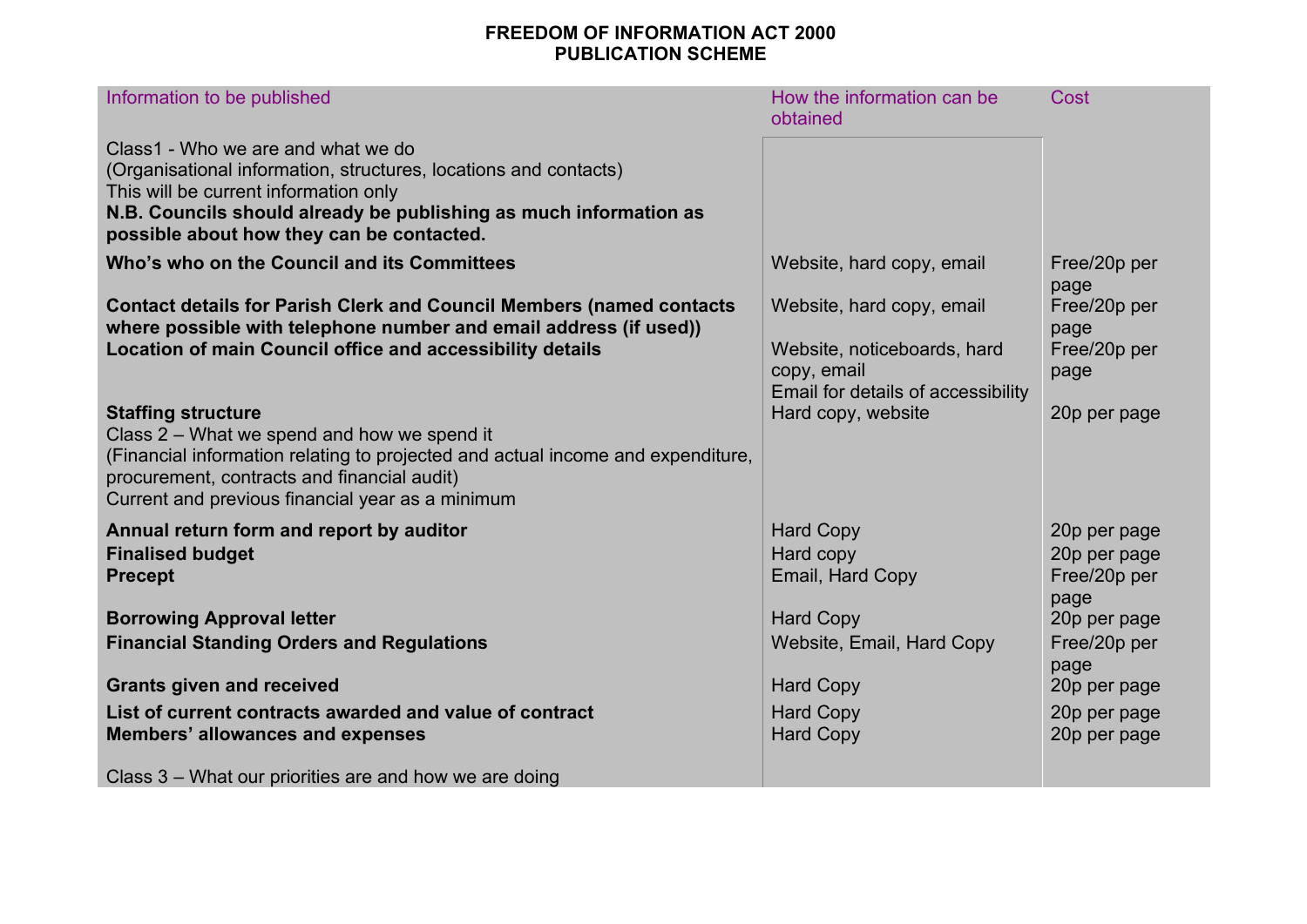| (Strategies and plans, performance indicators, audits, inspections and<br>reviews) |                               |               |
|------------------------------------------------------------------------------------|-------------------------------|---------------|
| Parish Plan (current and previous year as a minimum)                               | Not applicable                |               |
| Annual Report to Parish or Community Meeting (current and previous                 | Website, Hard copy            | Free/20p per  |
|                                                                                    |                               |               |
| year as a minimum)                                                                 |                               | page          |
| <b>Quality status</b>                                                              | Hard Copy when applicable     | 20p per page  |
| Local charters drawn up in accordance with DCLG guidelines                         | Not applicable                |               |
|                                                                                    |                               |               |
| Class 4 – How we make decisions                                                    |                               |               |
| (Decision making processes and records of decisions)                               |                               |               |
|                                                                                    |                               |               |
| Current and previous council year as a minimum                                     |                               |               |
| Timetable of meetings (Council, any committee/sub-committee meetings               | Website, Hard Copy and notice | Free/20p per  |
| and parish meetings)                                                               | board                         | page          |
| Agendas of meetings (as above)                                                     | Website, Hard Copy and notice | Free/20p per  |
|                                                                                    | board                         | page          |
| Minutes of meetings (as above) – nb this will exclude information that is          | <b>Website, Hard Copy</b>     | Free/20p per  |
|                                                                                    |                               |               |
| properly regarded as private to the meeting.                                       |                               | page          |
| Reports presented to council meetings - nb this will exclude information           | <b>Website, Hard Copy</b>     | Free/20p per  |
| that is properly regarded as private to the meeting.                               |                               | page          |
| <b>Responses to consultation papers</b>                                            | Email, Hard Copy              | Free/20p per  |
|                                                                                    |                               | page          |
| <b>Responses to planning applications</b>                                          | Email, Hard Copy              | Free/20p per  |
|                                                                                    |                               |               |
|                                                                                    |                               | page          |
| <b>Bye-laws</b>                                                                    | Not applicable                |               |
| <b>Decisions by the Proper Officer</b>                                             | Email, Hard Copy              | 20p per sheet |
|                                                                                    |                               | plus postage  |
|                                                                                    |                               |               |

 $\mathbf{L}$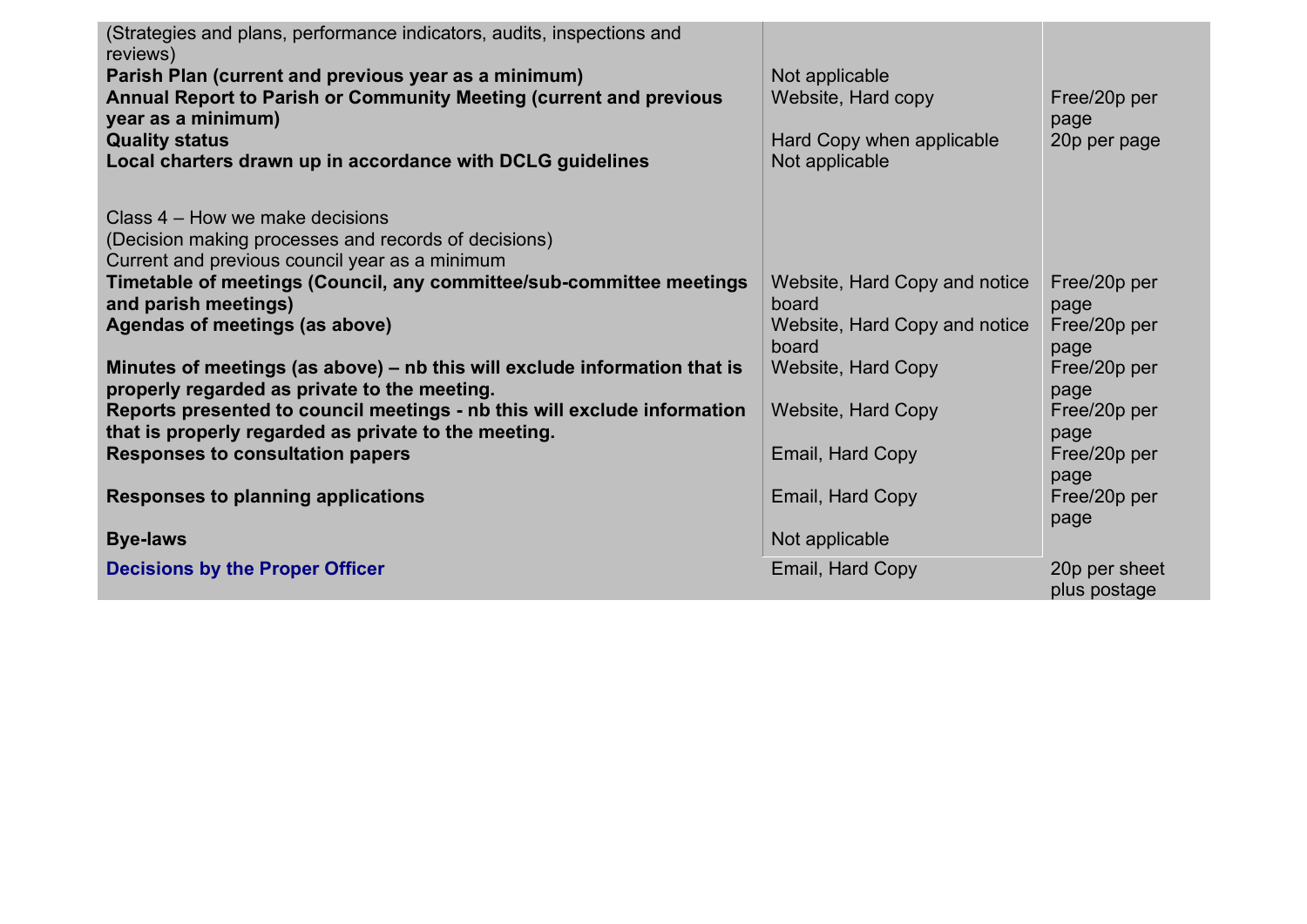| Class 5 – Our policies and procedures<br>(Current written protocols, policies and procedures for delivering our services<br>and responsibilities)<br><b>Current information only</b> |                              |                                   |
|--------------------------------------------------------------------------------------------------------------------------------------------------------------------------------------|------------------------------|-----------------------------------|
| Policies and procedures for the conduct of council business:                                                                                                                         | Website, Hard Copy and email | Free/20p per                      |
|                                                                                                                                                                                      |                              | page                              |
| <b>Procedural standing orders</b>                                                                                                                                                    |                              |                                   |
| Committee and sub-committee terms of reference                                                                                                                                       |                              |                                   |
| Delegated authority in respect of officers                                                                                                                                           |                              |                                   |
| <b>Code of Conduct</b>                                                                                                                                                               |                              |                                   |
| <b>Policy statements</b><br>Policies and procedures for the provision of services and about the                                                                                      | Website, Hard Copy and email | Free/20p per                      |
| employment of staff:                                                                                                                                                                 |                              | page                              |
|                                                                                                                                                                                      |                              |                                   |
| Internal policies relating to the delivery of services                                                                                                                               |                              |                                   |
| <b>Equality and diversity policy</b>                                                                                                                                                 |                              |                                   |
| <b>Health and safety policy</b><br><b>Recruitment policies (including current vacancies)</b>                                                                                         |                              |                                   |
| Policies and procedures for handling requests for information                                                                                                                        |                              |                                   |
| Complaints procedures (including those covering requests for                                                                                                                         |                              |                                   |
| information and operating the publication scheme)                                                                                                                                    |                              |                                   |
|                                                                                                                                                                                      |                              |                                   |
| Records management policies (records retention, destruction and                                                                                                                      | Website, Hard Copy and email | Free/20p per                      |
| archive)                                                                                                                                                                             |                              | page                              |
| Schedule of charges (for the publication of information)                                                                                                                             | Hard Copy and email          | 20p per sheet in<br>paper format. |
|                                                                                                                                                                                      |                              |                                   |
|                                                                                                                                                                                      |                              |                                   |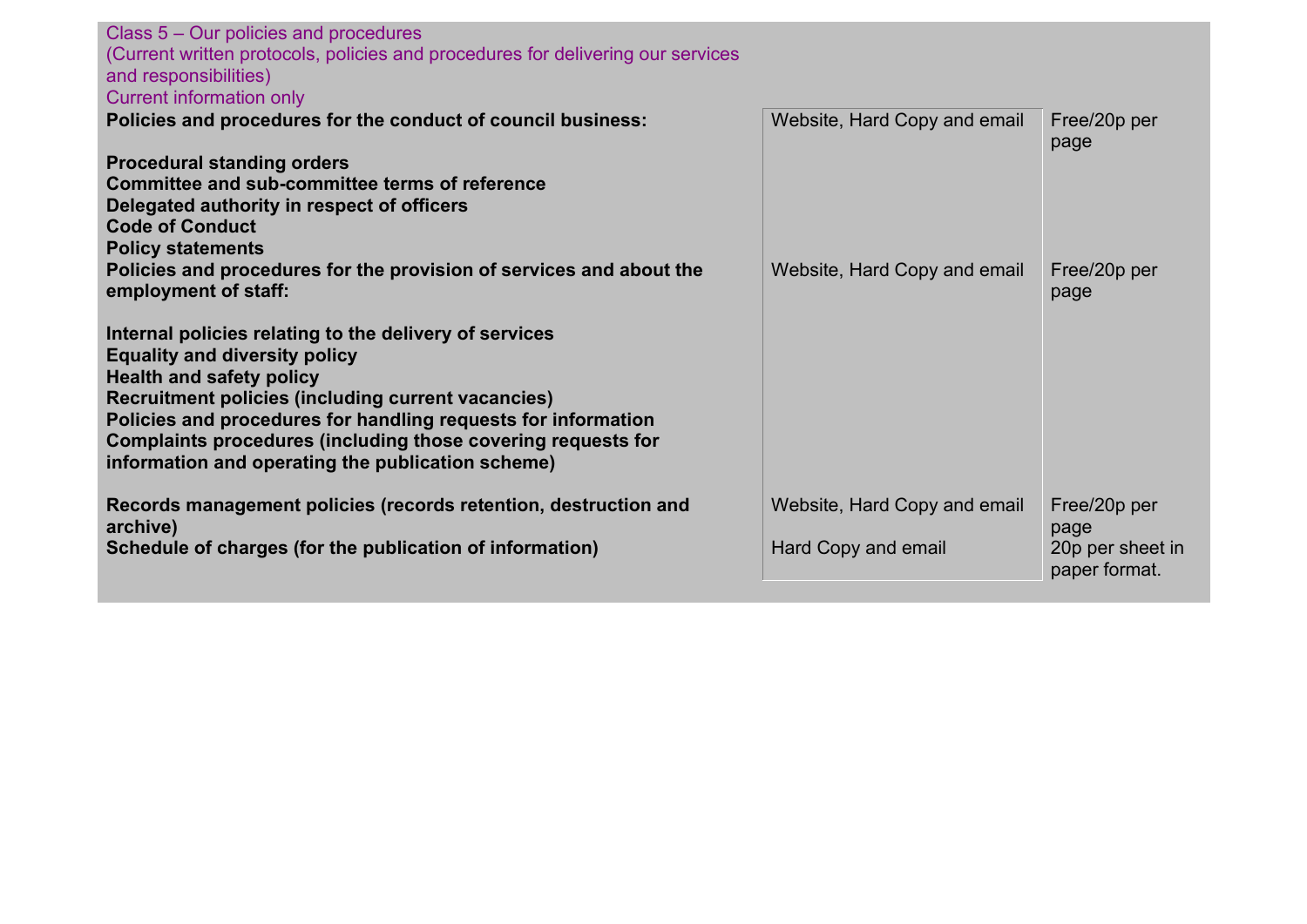| Class 6 – Lists and Registers<br>Currently maintained lists and registers only                                                                                                                            | (hard copy or website; some<br>information may only be                                                           |                              |
|-----------------------------------------------------------------------------------------------------------------------------------------------------------------------------------------------------------|------------------------------------------------------------------------------------------------------------------|------------------------------|
|                                                                                                                                                                                                           | available by inspection)                                                                                         |                              |
| Any publicly available register or list (if any are held this should be<br>publicised; in most circumstances existing access provisions will<br>suffice)                                                  | Hard copy                                                                                                        | 20p per page                 |
| <b>Assets Register</b><br>Disclosure log (indicating the information that has been provided in<br>response to requests; recommended as good practice, but may not be<br>held by parish councils)          | Hard copy<br>Not applicable                                                                                      | 20p per page                 |
| <b>Register of members' interests</b><br><b>Register of gifts and hospitality</b>                                                                                                                         | <b>Website, Hard Copy</b><br>Original documents maintained<br>by HDC. Hard copy of<br>documents available at YPC | 20p per page<br>20p per page |
| Class $7 -$ The services we offer<br>(Information about the services we offer, including leaflets, guidance and<br>newsletters produced for the public and businesses)<br><b>Current information only</b> | (Some information may only be<br>available by inspection)                                                        |                              |
| <b>Allotments</b>                                                                                                                                                                                         | Website, hard copy                                                                                               | Free/20p per<br>page         |
| <b>Burial grounds and closed churchyards</b>                                                                                                                                                              | Website, hard copy (some<br>records by inspection only)                                                          | Free/20p per<br>page         |
| <b>Community centres and village halls</b>                                                                                                                                                                | Website, hard copy                                                                                               | Free/20p per<br>page         |
| Parks, playing fields and recreational facilities                                                                                                                                                         | Website, hard copy                                                                                               | Free/20p per<br>page         |
| Seating, litter bins, clocks, memorials and lighting                                                                                                                                                      | Website, hard copy                                                                                               | Free/20p per<br>page         |
| <b>Bus shelters</b><br><b>Public conveniences</b>                                                                                                                                                         | Website, hard copy<br>Not applicable                                                                             |                              |
| <b>Agency agreements</b>                                                                                                                                                                                  | Email, hard copy                                                                                                 | Free/20p per<br>page         |
| A summary of services for which the council is entitled to recover a fee,<br>together with those fees (eg burial fees)                                                                                    | Website, hard copy                                                                                               | Free/20p per<br>page         |